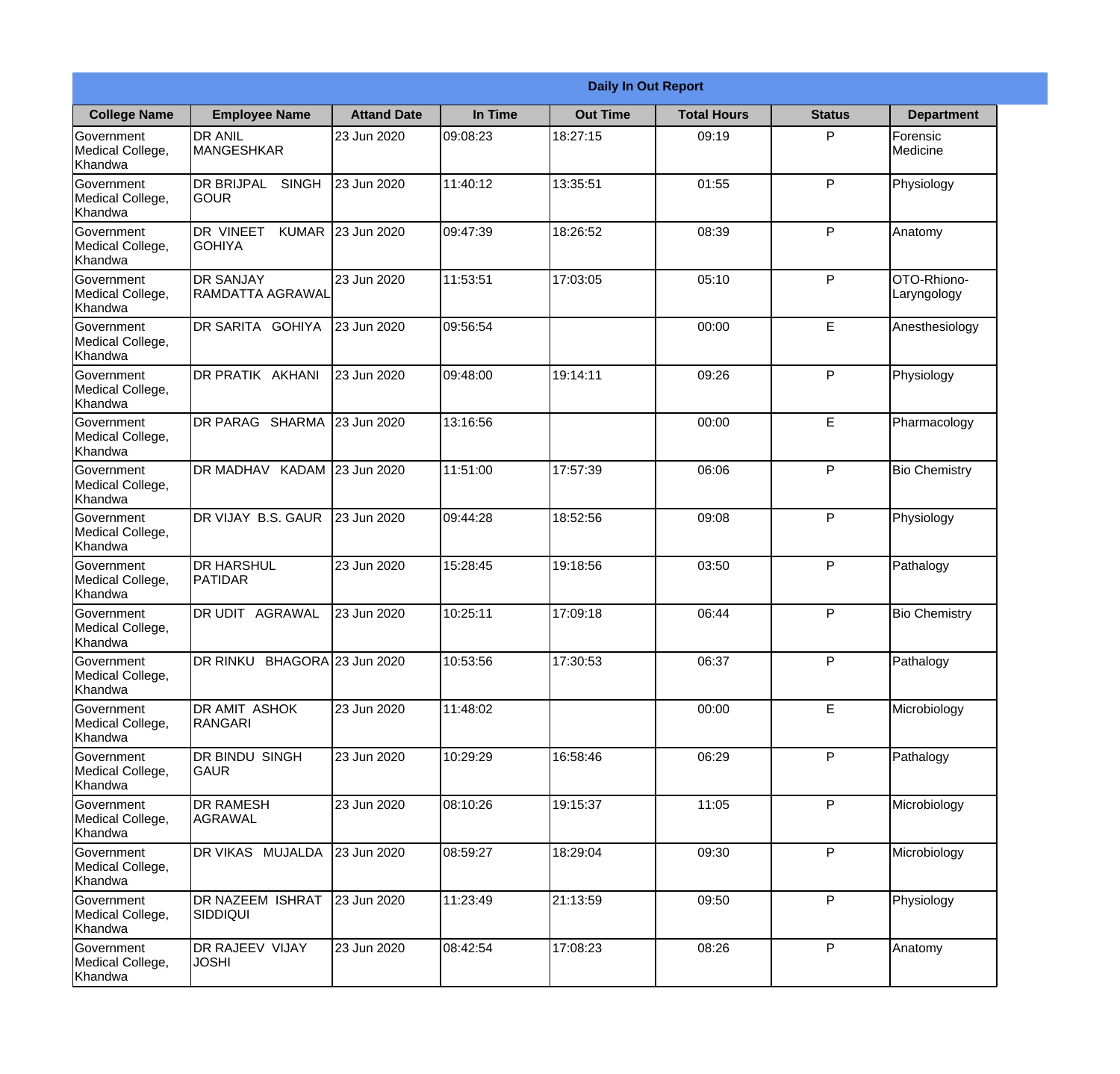| <b>Designation</b>                  | <b>Category</b> |
|-------------------------------------|-----------------|
| <b>Assistant Professor</b>          | Para Clinical   |
| Demonstrator/Tutor                  | Non Clinical    |
| Professor                           | Non Clinical    |
| Professor                           | Clinical        |
| Professor                           | Clinical        |
| <b>Assistant Professor</b>          | Non Clinical    |
| Professor                           | Para Clinical   |
| <b>Assistant Professor</b>          | Non Clinical    |
| Associate Professor Non Clinical    |                 |
| <b>Assistant Professor</b>          | Para Clinical   |
| Associate Professor Non Clinical    |                 |
| Assistant Professor   Para Clinical |                 |
| Professor                           | Para Clinical   |
| Associate Professor   Para Clinical |                 |
| Assistant Professor                 | Para Clinical   |
| Demonstrator/Tutor   Para Clinical  |                 |
| Professor                           | Non Clinical    |
| <b>Assistant Professor</b>          | Non Clinical    |

**Daily In Out Report**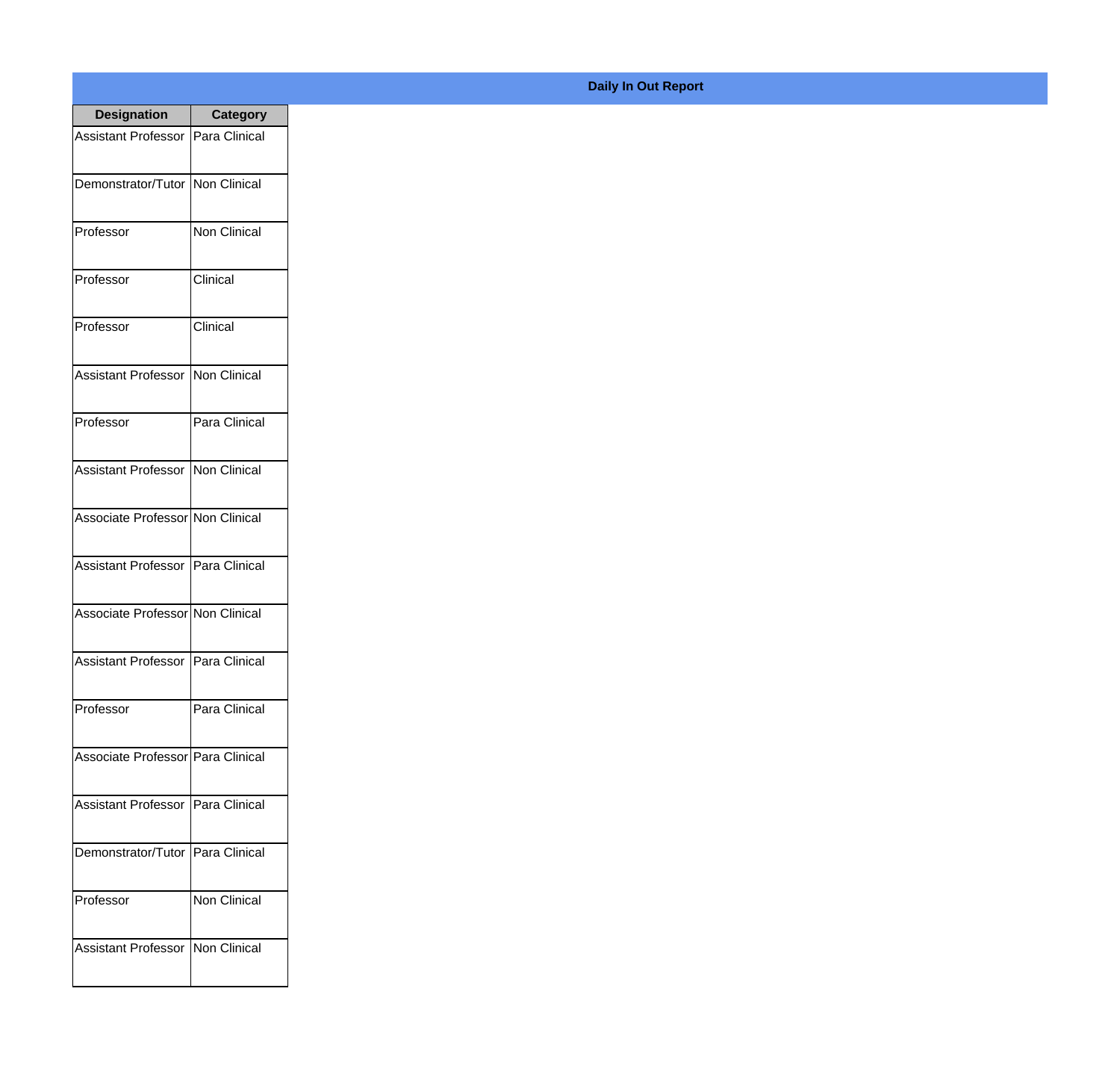|                                                  |                                                       |             |           |          | <b>Daily In Out Report</b> |   |                                           |
|--------------------------------------------------|-------------------------------------------------------|-------------|-----------|----------|----------------------------|---|-------------------------------------------|
| Government<br>Medical College,<br>Khandwa        | <b>DR DWARKA</b><br><b>PRASAD GOTHRE</b>              | 23 Jun 2020 | 109:30:39 | 16:39:13 | 07:09                      | P | <b>Bio Chemistry</b>                      |
| <b>Government</b><br>Medical College,<br>Khandwa | <b>DR SOUMITRA</b><br>ISETHIA                         | 23 Jun 2020 | 10:30:08  | 19:19:50 | 08:49                      | P | Community<br>Medicine                     |
| <b>Government</b><br>Medical College,<br>Khandwa | DR RASHMI YADAV                                       | 23 Jun 2020 | 10:12:29  |          | 00:00                      | E | Community<br>Medicine                     |
| <b>Government</b><br>Medical College,<br>Khandwa | DR LEENA PARIHAR                                      | 23 Jun 2020 | 11:04:04  |          | 00:00                      | E | Community<br>Medicine                     |
| <b>Government</b><br>Medical College,<br>Khandwa | IMR PIYUSH KUMAR<br><b>MISHRA</b>                     | 23 Jun 2020 | 10:13:27  | 17:45:02 | 07:32                      | P | Community<br>Medicine                     |
| <b>Government</b><br>Medical College,<br>Khandwa | DR SACHIN PARMAR 23 Jun 2020                          |             | 10:23:41  | 19:20:08 | 08:57                      | P | Community<br><b>I</b> Medicine            |
| Government<br>Medical College,<br>Khandwa        | <b>DR SAGAR MEENA</b>                                 | 23 Jun 2020 | 12:28:23  |          | 00:00                      | E | Forensic<br>Medicine                      |
| Government<br>Medical College,<br>Khandwa        | DR PRAMILA VERMA 23 Jun 2020                          |             | 11:27:14  | 16:54:43 | 05:27                      | P | Paediatrics                               |
| Government<br>Medical College,<br>Khandwa        | <b>DR DURGESH</b><br>SONARE                           | 23 Jun 2020 | 10:03:02  |          | 00:00                      | E | Dermatology, Ven<br>ereology &<br>Leprosy |
| <b>Government</b><br>Medical College,<br>Khandwa | <b>DR MANOJ BALKE</b>                                 | 23 Jun 2020 | 09:33:42  | 17:10:46 | 07:37                      | P | Ophthalmology                             |
| <b>Government</b><br>Medical College,<br>Khandwa | DR RAKESH KUMAR<br><b>SHIVHARE</b>                    | 23 Jun 2020 | 07:54:07  | 20:30:48 | 12:36                      | P | Microbiology                              |
| Government<br>Medical College,<br>Khandwa        | <b>DR GARIMA</b><br>AGRAWAL VARSHNEY                  | 23 Jun 2020 | 10:27:36  | 16:54:35 | 06:27                      | P | Paediatrics                               |
| Government<br>Medical College,<br>Khandwa        | DR SIDDHARTH<br><b>BANODE</b>                         | 23 Jun 2020 | 09:32:04  | 16:54:16 | 07:22                      | P | Pharmacology                              |
| <b>Government</b><br>Medical College,<br>Khandwa | <b>DR CHANDNI</b><br>KAROLE                           | 23 Jun 2020 | 10:08:04  | 18:30:49 | 08:22                      | P | Ophthalmology                             |
| Government<br>Medical College,<br>Khandwa        | <b>DR PRIYA KAPOOR</b><br>KAPOOR                      | 23 Jun 2020 | 10:12:46  | 13:50:11 | 03:38                      | P | Pathalogy                                 |
| Government<br>Medical College,<br>Khandwa        | <b>DR SAPNA</b><br><b>MAHESHRAM</b>                   | 23 Jun 2020 | 11:10:07  | 17:40:40 | 06:30                      | P | Community<br>Medicine                     |
| Government<br>Medical College,<br>Khandwa        | <b>DR SEEMA</b><br><b>SUDHAKARRAO</b><br><b>SUTAY</b> | 23 Jun 2020 | 10:11:56  | 18:29:59 | 08:18                      | P | Forensic<br>Medicine                      |
| Government<br>Medical College,<br>Khandwa        | DR AJAY<br><b>NARWARIYA</b>                           | 23 Jun 2020 | 10:17:26  |          | 00:00                      | E | Microbiology                              |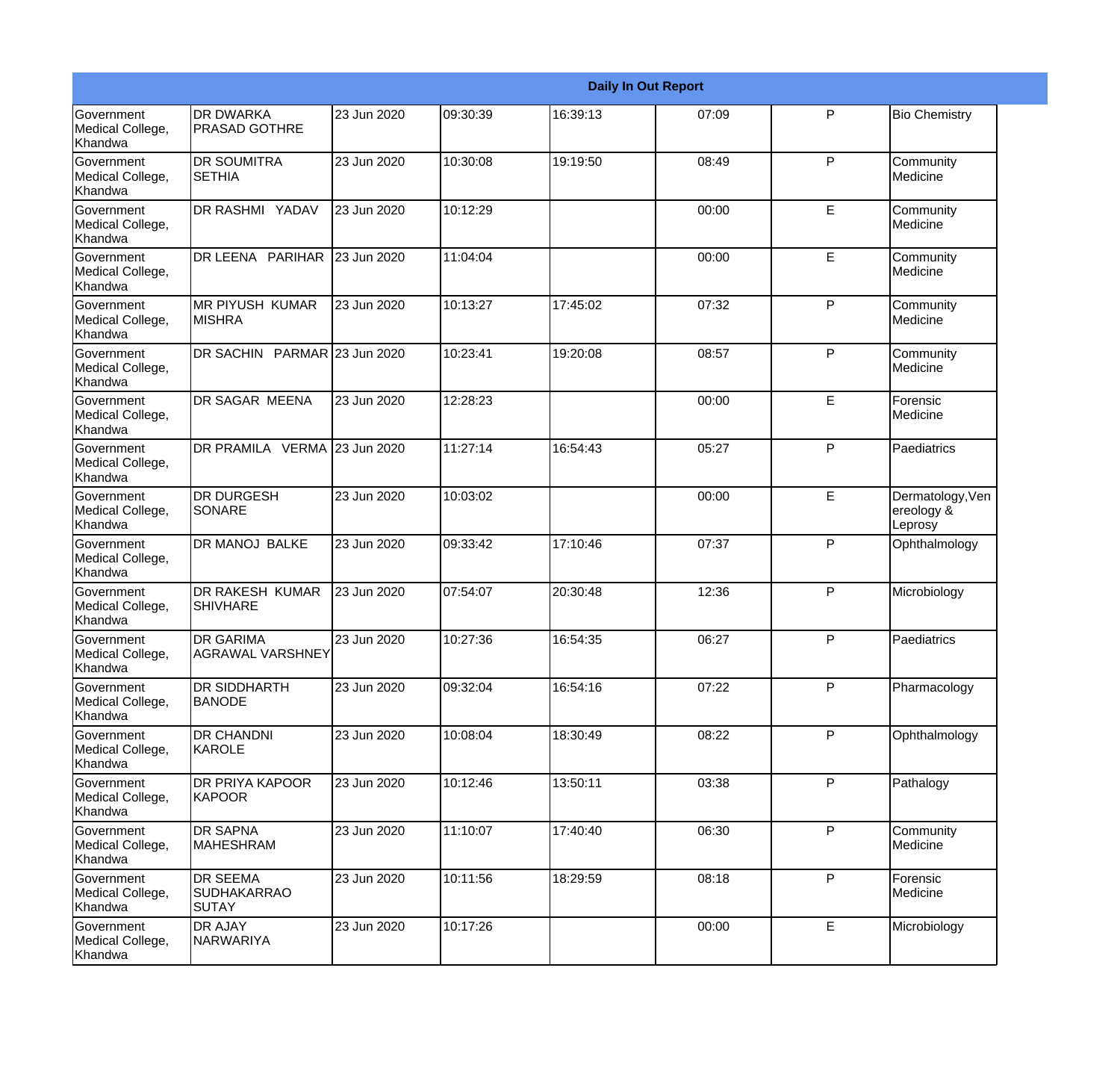| Demonstrator/Tutor   Non Clinical   |               |
|-------------------------------------|---------------|
|                                     |               |
| Assistant Professor   Para Clinical |               |
| Assistant Professor   Para Clinical |               |
|                                     |               |
| Assistant Professor   Para Clinical |               |
| Statistician                        | Para Clinical |
|                                     |               |
| Assistant Professor   Para Clinical |               |
| Demonstrator/Tutor Para Clinical    |               |
|                                     |               |
| Professor                           | Clinical      |
| Assistant Professor Clinical        |               |
|                                     |               |
| Assistant Professor Clinical        |               |
| Demonstrator/Tutor   Para Clinical  |               |
| Associate Professor Clinical        |               |
|                                     |               |
| Associate Professor   Para Clinical |               |
| Assistant Professor   Clinical      |               |
|                                     |               |
| Demonstrator/Tutor   Para Clinical  |               |
|                                     |               |
| Associate Professor Para Clinical   |               |
| Professor                           | Para Clinical |
|                                     |               |
| Demonstrator/Tutor   Para Clinical  |               |
|                                     |               |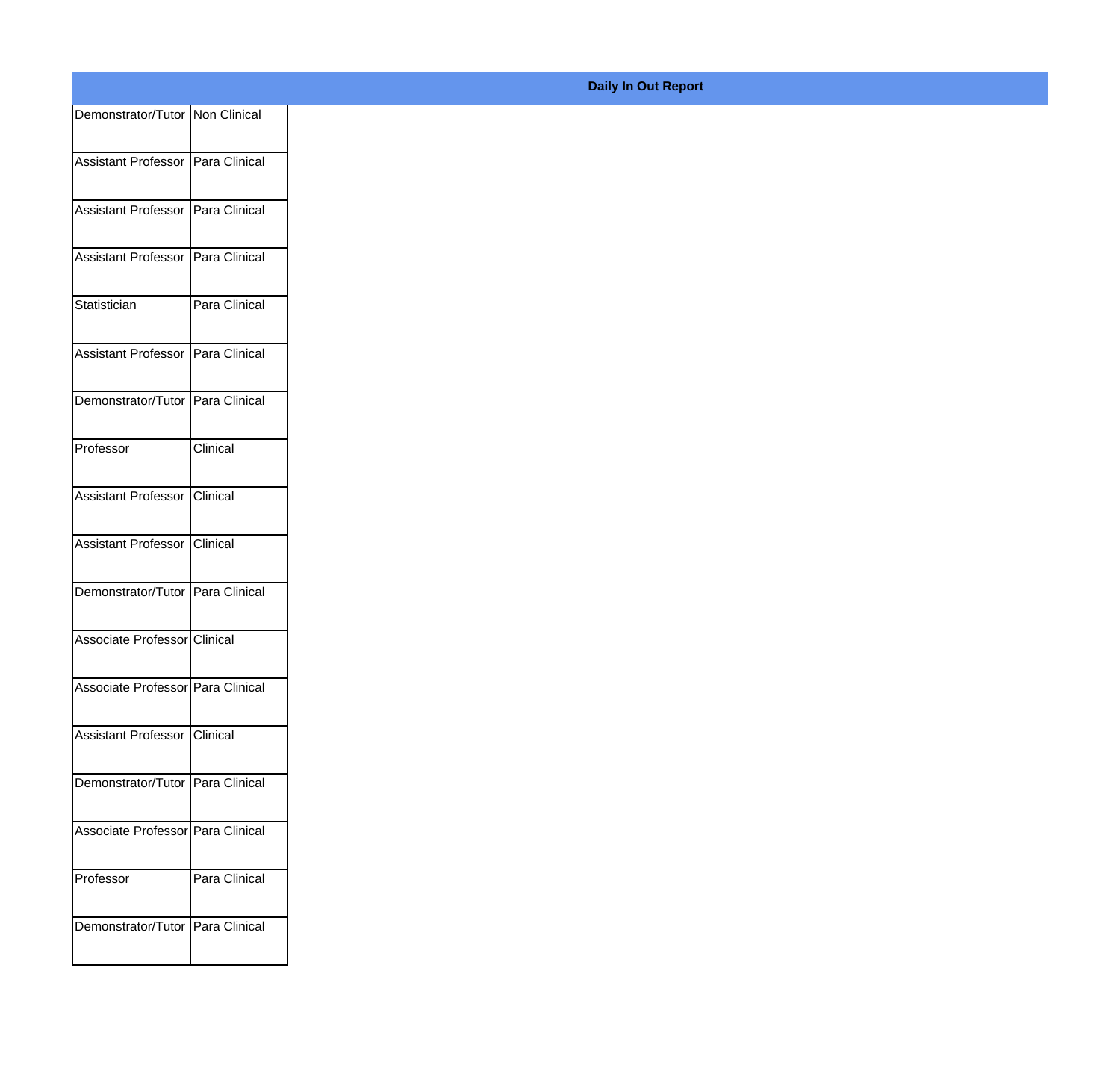|                                                  |                                              |             |          |          | <b>Daily In Out Report</b> |              |                             |
|--------------------------------------------------|----------------------------------------------|-------------|----------|----------|----------------------------|--------------|-----------------------------|
| Government<br>Medical College,<br>Khandwa        | <b>DR RAKESH SINGH</b><br><b>HAZARI</b>      | 23 Jun 2020 | 11:31:54 |          | 00:00                      | E            | Pathalogy                   |
| <b>Government</b><br>Medical College,<br>Khandwa | IDR ANANT<br><b>TUKARAM PAWAR</b>            | 23 Jun 2020 | 11:03:51 | 20:20:35 | 09:17                      | P            | Community<br>Medicine       |
| <b>Government</b><br>Medical College,<br>Khandwa | <b>DR MAHENDRA</b><br><b>IPANWAR</b>         | 23 Jun 2020 | 10:08:25 |          | 00:00                      | E            | Orthopaedics                |
| <b>Government</b><br>Medical College,<br>Khandwa | DR AJAY GANGJI                               | 23 Jun 2020 | 13:16:49 |          | 00:00                      | E            | <b>General Surgery</b>      |
| Government<br>Medical College,<br>Khandwa        | <b>DR ARUN KUMAR</b><br>PARGI                | 23 Jun 2020 | 10:45:44 |          | 00:00                      | E            | <b>General Surgery</b>      |
| <b>Government</b><br>Medical College,<br>Khandwa | <b>IDR ASHOK</b><br><b>BHAUSAHEB NAJAN</b>   | 23 Jun 2020 | 10:08:57 | 17:23:50 | 07:15                      | P            | Forensic<br>Medicine        |
| Government<br>Medical College,<br>Khandwa        | <b>DR SANGEETA</b><br><b>CHINCHOLE</b>       | 23 Jun 2020 | 10:27:26 | 16:07:37 | 05:40                      | P            | Physiology                  |
| Government<br>Medical College,<br>Khandwa        | DR VIJAY NAYAK                               | 23 Jun 2020 | 10:22:52 | 17:10:27 | 06:48                      | P            | Anatomy                     |
| Government<br>Medical College,<br>Khandwa        | DR SUNIL BAJOLIYA                            | 23 Jun 2020 | 09:41:50 | 19:51:58 | 10:10                      | P            | OTO-Rhiono-<br>Laryngology  |
| <b>Government</b><br>Medical College,<br>Khandwa | DR NISHA MANDLOI<br><b>PANWAR</b>            | 23 Jun 2020 | 10:08:39 | 16:24:14 | 06:16                      | P            | Obstetrics &<br>Gynaecology |
| <b>Government</b><br>Medical College,<br>Khandwa | <b>DR NANDINI</b><br><b>DIXIT</b>            | 23 Jun 2020 | 12:03:17 |          | 00:00                      | E            | Paediatrics                 |
| Government<br>Medical College,<br>Khandwa        | <b>DR SATISH</b><br><b>CHANDEL</b>           | 23 Jun 2020 | 10:00:30 | 17:37:39 | 07:37                      | P            | Pharmacology                |
| Government<br>Medical College,<br>Khandwa        | <b>DR MUKTESHWARI</b><br><b>GUPTA</b>        | 23 Jun 2020 | 11:22:37 | 16:56:52 | 05:34                      | $\mathsf{P}$ | Pharmacology                |
| Government<br>Medical College,<br>Khandwa        | <b>DR SHAILENDRA</b><br><b>SINGH CHOUHAN</b> | 23 Jun 2020 | 11:04:27 |          | 00:00                      | $\mathsf E$  | Orthopaedics                |
| Government<br>Medical College,<br>Khandwa        | MOHIT GARG                                   | 23 Jun 2020 | 09:36:44 |          | 00:00                      | $\mathsf E$  | <b>General Medicine</b>     |